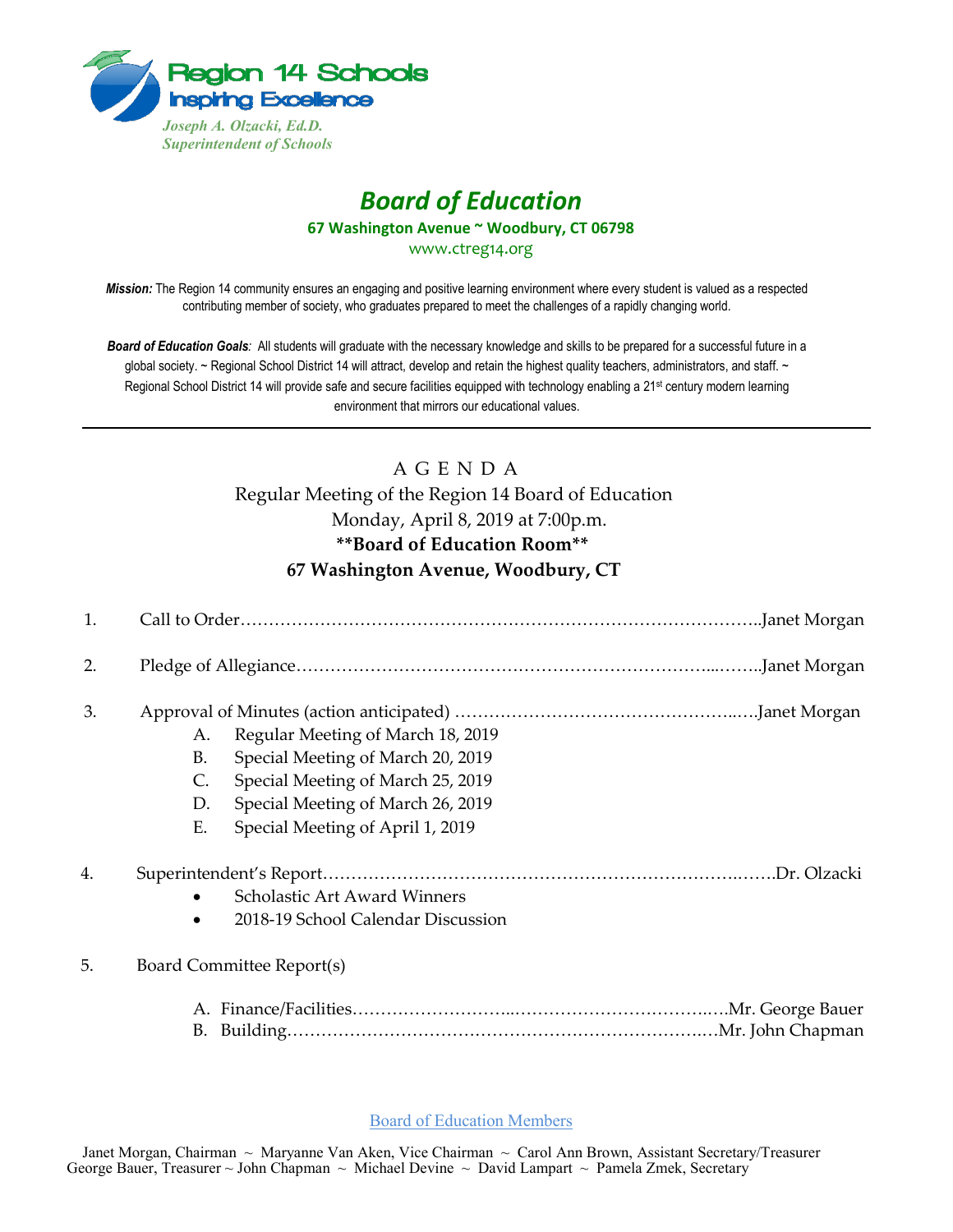- 6. Board Chair's Comments
- 7. Privilege of the Floor

The Board of Education will recognize citizens of Bethlehem and Woodbury, who are asked to state their name and town of residence and to please limit comments to three (3) minutes. All comments should be addressed to the Board of Education Chair. Decorum will be enforced.

- 8. Old Business
- 9. New Business
- A. Discussion/possible action on approval of the Comprehensive School Counseling Curriculum (action anticipated)

Move that the Region 14 Board of Education approve the Comprehensive School Counseling Curriculum for Elementary and High School as presented.

B. Nonnewaug High School Graduation Date (action anticipated)

Move that the Region 14 Board of Education name Saturday, June 22, 2019 as the Graduation Date for the Nonnewaug High School Class of 2019.

#### C. Policy Revisions for first read (possible action)

Move that the Region 14 Board of Education approve the following mandated policies supplied and revised by CABE Policy Services in addition to Pullman and Comley, having been reviewed and recommended by the Policy Committee:

 – Soliciting Prices (Bids and Quotations) 3326.3 – Board of Education Credit Card – System of Accounts – Fraud Prevention and Investigation

D. Discussion/Possible Action on Approval of Transfer Request (action anticipated)

Move that the Region 14 Board of Education authorize the transfer of \$306,660 from the Nonnewaug High School Building Improvement line item to the Nonnewaug High School renovation interest payment in the 2018-2019 budget.

D. Discussion/Possible Action on Budget for 2019-2020 (possible action)

Move that the Region 14 Board of Education approve and adopt the Superintendent's proposed budget for the fiscal year 2019-2020 in the amount of \$\_\_\_\_\_\_\_\_\_\_\_\_\_\_\_\_\_\_\_\_ as presented to the Board.

Board of Education Members